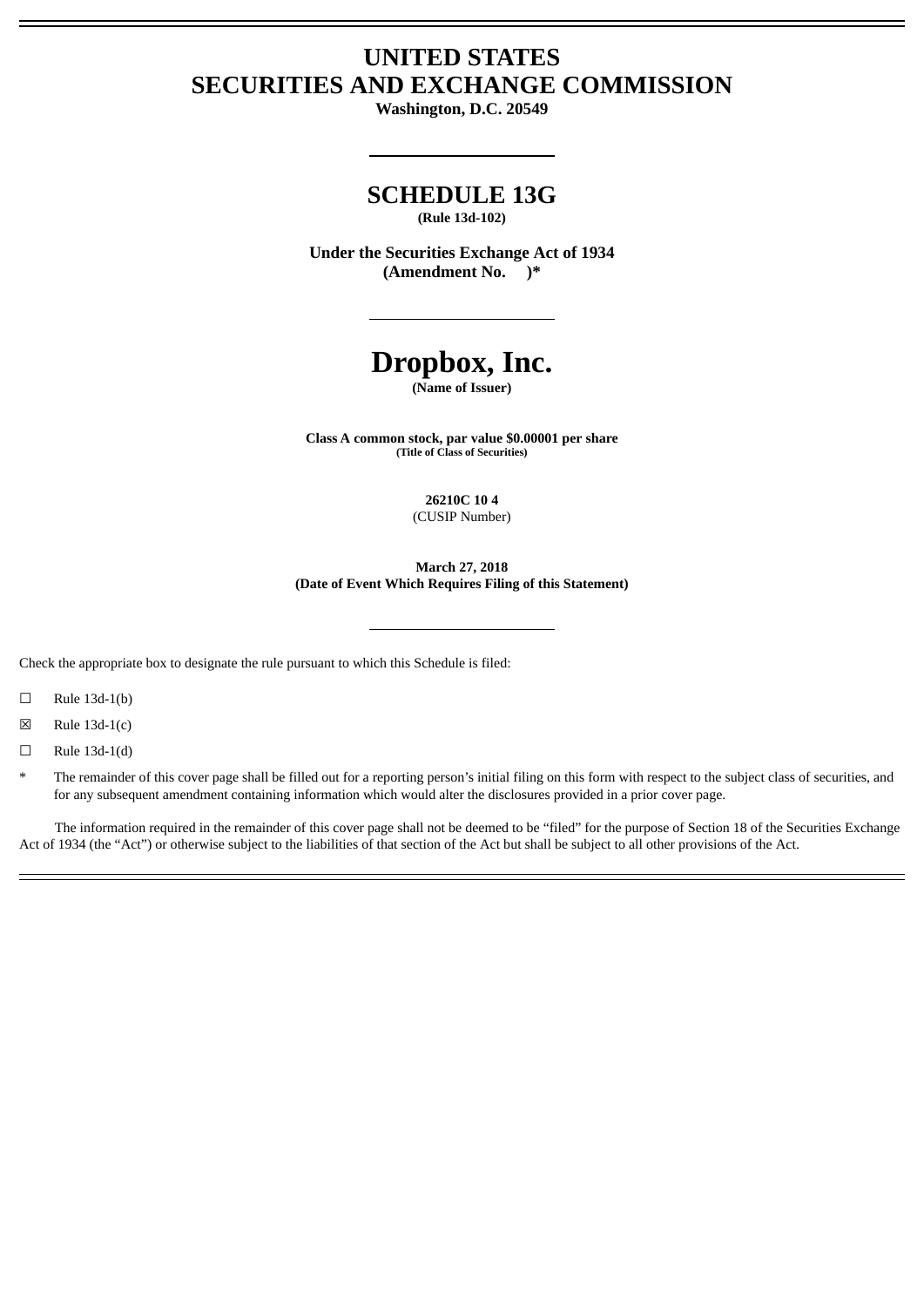| CUSIP No. 26210C 10 4 |
|-----------------------|
|                       |

HC, CO

|     | CUSIP No. 26210C 10 4                                                   |                   |                                                              | Page 1 of 7<br>13G |
|-----|-------------------------------------------------------------------------|-------------------|--------------------------------------------------------------|--------------------|
| 1.  |                                                                         |                   | NAMES OF REPORTING PERSONS                                   |                    |
|     | salesforce.com, inc.                                                    |                   |                                                              |                    |
| 2.  |                                                                         |                   | CHECK THE APPROPRIATE BOX IF A MEMBER OF A GROUP             |                    |
|     | (a) $\Box$                                                              | (b) $\boxtimes$ 1 |                                                              |                    |
| 3.  | <b>SEC USE ONLY</b>                                                     |                   |                                                              |                    |
| 4.  |                                                                         |                   | CITIZENSHIP OR PLACE OF ORGANIZATION                         |                    |
|     | Delaware                                                                |                   |                                                              |                    |
|     |                                                                         | 5.                | <b>SOLE VOTING POWER</b>                                     |                    |
|     | <b>NUMBER OF</b>                                                        |                   | $\overline{0}$                                               |                    |
|     | <b>SHARES</b>                                                           | 6.                | <b>SHARED VOTING POWER</b>                                   |                    |
|     | <b>BENEFICIALLY</b><br><b>OWNED BY</b>                                  |                   | 4,938,5672                                                   |                    |
|     | <b>EACH</b><br><b>REPORTING</b>                                         | 7.                | <b>SOLE DISPOSITIVE POWER</b>                                |                    |
|     | <b>PERSON</b>                                                           |                   | $\overline{0}$                                               |                    |
|     | WITH:                                                                   | 8.                | SHARED DISPOSITIVE POWER                                     |                    |
|     |                                                                         |                   | 4,938,5672                                                   |                    |
| 9.  |                                                                         |                   | AGGREGATE AMOUNT BENEFICIALLY OWNED BY EACH REPORTING PERSON |                    |
|     | 4,938,56722                                                             |                   |                                                              |                    |
| 10. | CHECK IF THE AGGREGATE AMOUNT IN ROW (9) EXCLUDES CERTAIN SHARES $\Box$ |                   |                                                              |                    |
| 11. | PERCENT OF CLASS REPRESENTED BY AMOUNT IN ROW 9                         |                   |                                                              |                    |
|     | 7.310%3                                                                 |                   |                                                              |                    |
| 12. |                                                                         |                   | TYPE OF REPORTING PERSON                                     |                    |

<sup>1</sup> This Schedule 13G is filed by salesforce.com, inc. ("Salesforce") and Marc R. Benioff (together, the "Reporting Persons"). The Reporting Persons expressly disclaim status as a "group" for purposes of this Schedule 13G.

<sup>2</sup> Consists of 4,761,905 shares of the Issuer's Class A common stock and 176,662 shares of the Issuer's Class B common stock held by Salesforce. Mr. Benioff is the Chairman of the Board and Chief Executive Officer of Salesforce. By virtue of this relationship, Mr. Benioff may be deemed to share beneficial ownership of the shares of Class A common stock and Class B common stock of the Issuer held by Salesforce. Mr. Benioff disclaims beneficial ownership of the shares.

<sup>&</sup>lt;sup>3</sup> The percentage is calculated based upon 67,562,820 outstanding Class A common shares, comprised of (i) 67,312,486 outstanding Class A common shares (including 14,733,333 Class A common shares subject to restricted stock awards) reported in the Issuer's Prospectus Supplement filed under Rule 424(b)(4), filed with the Securities and Exchange Commission on March 23, 2018 relating to the Issuer's Registration Statement on Form S-1 (Registration No. 333-223182), (ii) 176,662 Class B common shares (on an as-converted basis) held by Salesforce and (iii) 73,672 Class B common shares (on an as-converted basis) held by Mr. Benioff. The rights of the holders of Class A common stock and Class B common stock are identical, except with respect to voting and conversion. Each share of Class A common stock is entitled to one vote per share. Each share of Class B common stock is entitled to ten votes per share and is convertible at any time into one share of Class A common stock.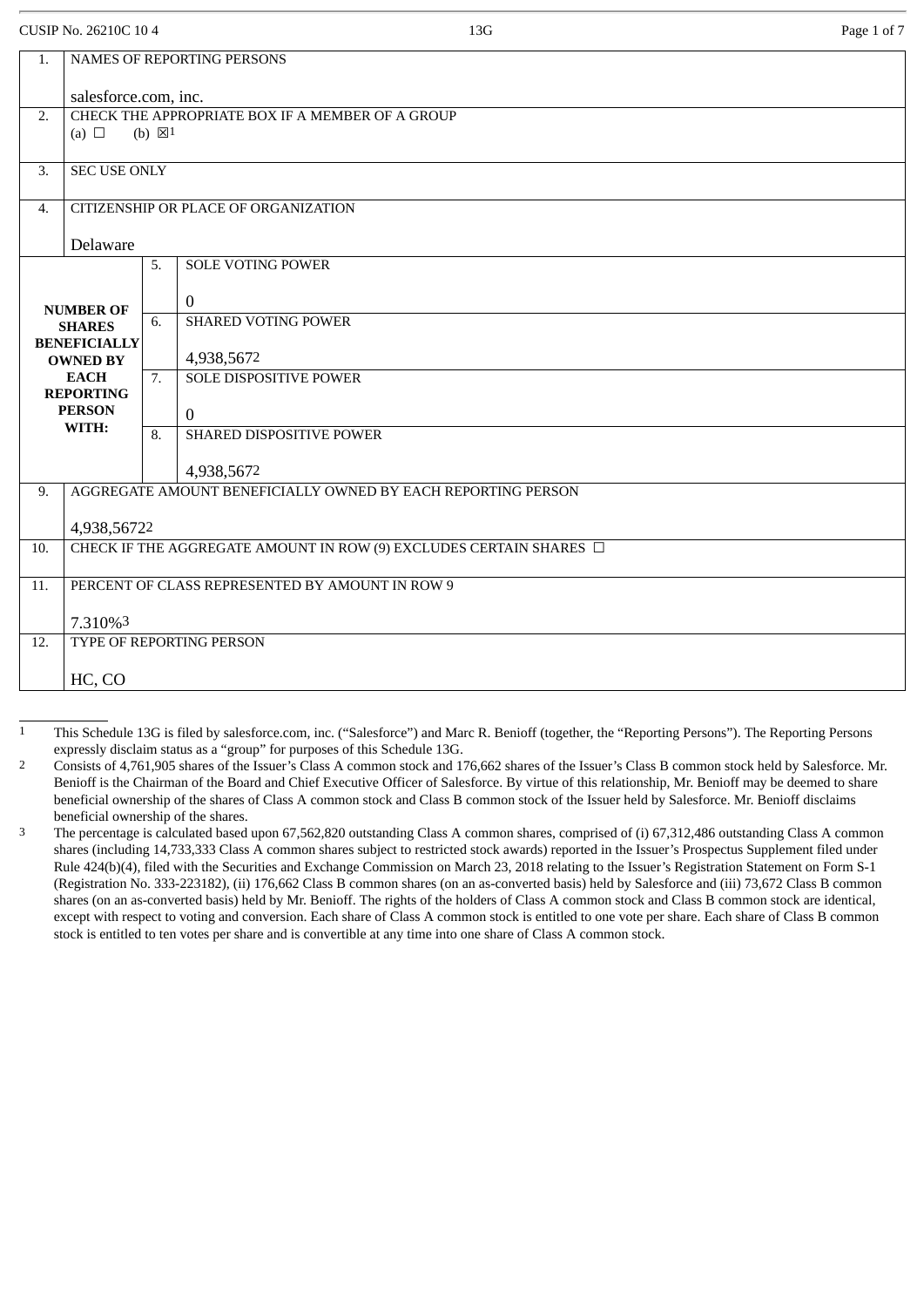| CUSIP No. 26210C 10 4 | 13G | Page 2 of 7 |  |
|-----------------------|-----|-------------|--|
|                       |     |             |  |

| 1.                                                                          |                                                 |    | <b>NAMES OF REPORTING PERSONS</b>                                       |
|-----------------------------------------------------------------------------|-------------------------------------------------|----|-------------------------------------------------------------------------|
|                                                                             | Marc R. Benioff                                 |    |                                                                         |
| CHECK THE APPROPRIATE BOX IF A MEMBER OF A GROUP<br>2.<br>(b) $\boxtimes$ 1 |                                                 |    |                                                                         |
|                                                                             | (a) $\Box$                                      |    |                                                                         |
| 3.                                                                          | <b>SEC USE ONLY</b>                             |    |                                                                         |
| $\overline{4}$ .                                                            |                                                 |    | CITIZENSHIP OR PLACE OF ORGANIZATION                                    |
|                                                                             | <b>United States of America</b>                 |    |                                                                         |
|                                                                             |                                                 | 5. | <b>SOLE VOTING POWER</b>                                                |
|                                                                             | <b>NUMBER OF</b>                                |    | 73,6722                                                                 |
|                                                                             | <b>SHARES</b>                                   | 6. | <b>SHARED VOTING POWER</b>                                              |
|                                                                             | <b>BENEFICIALLY</b><br><b>OWNED BY</b>          |    | 4,938,5673                                                              |
|                                                                             | <b>EACH</b>                                     | 7. | <b>SOLE DISPOSITIVE POWER</b>                                           |
|                                                                             | <b>REPORTING</b><br><b>PERSON</b>               |    | 73,6722                                                                 |
|                                                                             | WITH:                                           | 8. | <b>SHARED DISPOSITIVE POWER</b>                                         |
|                                                                             |                                                 |    | 4,938,5673                                                              |
| 9.                                                                          |                                                 |    | AGGREGATE AMOUNT BENEFICIALLY OWNED BY EACH REPORTING PERSON            |
|                                                                             | 5,012,2392                                      |    |                                                                         |
| 10.                                                                         |                                                 |    | CHECK IF THE AGGREGATE AMOUNT IN ROW (9) EXCLUDES CERTAIN SHARES $\Box$ |
| 11.                                                                         | PERCENT OF CLASS REPRESENTED BY AMOUNT IN ROW 9 |    |                                                                         |
|                                                                             |                                                 |    |                                                                         |
| 12.                                                                         | 7.419%4<br>TYPE OF REPORTING PERSON             |    |                                                                         |
|                                                                             |                                                 |    |                                                                         |
|                                                                             | IN                                              |    |                                                                         |
|                                                                             |                                                 |    |                                                                         |

<sup>1</sup> The Reporting Persons expressly disclaim status as a "group" for purposes of this Schedule 13G.

<sup>2</sup> Consists entirely of shares of the Issuer's Class B common stock held by The Marc R. Benioff Revocable Trust U/A/D 12/3/04. Each share of Class B common stock is entitled to ten votes per share and is convertible at any time into one share of Class A common stock. Mr. Benioff's interest represents less than 1% of the outstanding equity interests of the Issuer. Mr. Benioff disclaims beneficial ownership of the Issuer's Class A common stock and Class B common stock held by Salesforce.

<sup>3</sup> Consists of 4,761,905 shares of the Issuer's Class A common stock and 176,662 shares of the Issuer's Class B common stock held by Salesforce. Mr. Benioff is the Chairman of the Board and Chief Executive Officer of Salesforce. By virtue of this relationship, Mr. Benioff may be deemed to share beneficial ownership of the shares of Class A common stock and Class B common stock of the Issuer held by Salesforce. Mr. Benioff disclaims beneficial ownership of the shares.

<sup>4</sup> The percentage is calculated based upon 67,562,820 outstanding Class A common shares, comprised of (i) 67,312,486 outstanding Class A common shares (including 14,733,333 Class A common shares subject to restricted stock awards) reported in the Issuer's Prospectus Supplement filed under Rule 424(b)(4), filed with the Securities and Exchange Commission on March 23, 2018 relating to the Issuer's Registration Statement on Form S-1 (Registration No. 333-223182), (ii) 176,662 Class B common shares (on an as-converted basis) held by Salesforce and (iii) 73,672 Class B common shares (on an as-converted basis) held by Mr. Benioff. The rights of the holders of Class A common stock and Class B common stock are identical, except with respect to voting and conversion. Each share of Class A common stock is entitled to one vote per share. Each share of Class B common stock is entitled to ten votes per share and is convertible at any time into one share of Class A common stock.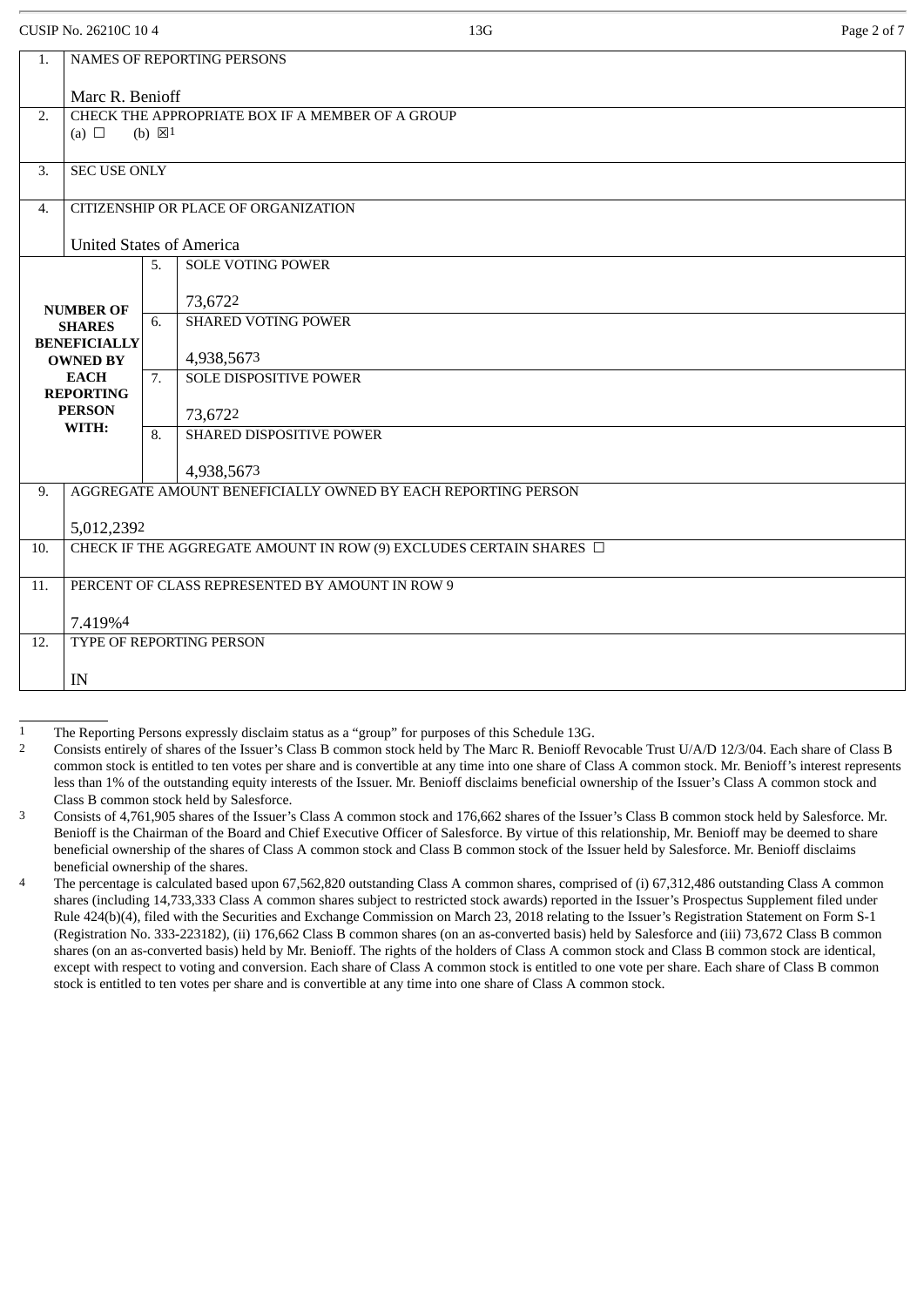| CUSIP No. 26210C 10 4<br>13C |  | Page 3 | 3 of 1 | $\sim$ $\sim$ |  |
|------------------------------|--|--------|--------|---------------|--|
|------------------------------|--|--------|--------|---------------|--|

| Item $1(a)$ . | <b>Name of Issuer:</b> |
|---------------|------------------------|

Dropbox, Inc., a Delaware corporation ("Issuer")

#### **Item 1(b). Address of Issuer's Principal Executive Offices:**

333 Brannan Street San Francisco, CA 94107

## **Item 2(a). Name of Person Filing:**

This Schedule 13G is filed jointly by:

(1) salesforce.com, inc. ("Salesforce")

(2) Marc R. Benioff

## **Item 2(b). Address of Principal Business Office or, if None, Residence:**

- (1) The principal business address of Salesforce is 1 Market Street, Suite 300, San Francisco, CA 94105.
- (2) The principal business address of Mr. Marc R. Benioff is 1 Market Street, Suite 300, San Francisco, CA 94105.

## **Item 2(c). Citizenship:**

(1) Salesforce is a Delaware limited liability company.

(2) Mr. Marc R. Benioff is a United States citizen.

## **Item 2(d). Title of Class of Securities:**

Class A common stock, par value \$0.00001

## **Item 2(e). CUSIP Number:**

26210C 10 4

## Item 3. If this statement is filed pursuant to §§240.13d-1(b) or 240.13d-2(b) or (c), check whether the person filing is a:

- (a) Broker or dealer registered under section 15 of the Act (15 U.S.C. 78o).
- (b) Bank as defined in section 3(a)(6) of the Act (15 U.S.C. 78c).
- (c) Insurance company as defined in section 3(a)(19) of the Act (15 U.S.C. 78c).
- (d) Investment company registered under section 8 of the Investment Company Act of 1940 (15 U.S.C. 80a-8).
- (e) An investment adviser in accordance with  $\S 240.13d-1(b)(1)(ii)(E)$ .
- (f) An employee benefit plan or endowment fund in accordance with §240.13d-1(b)(1)(ii)(F).
- (g) A parent holding company or control person in accordance with  $\S 240.13d-1(b)(1)(ii)(G)$ .
- (h) A savings associations as defined in Section 3(b) of the Federal Deposit Insurance Act (12 U.S.C. 1813).
- (i) A church plan that is excluded from the definition of an investment company under section 3(c)(14) of the Investment Company Act of 1940 (15 U.S.C. 80a-3).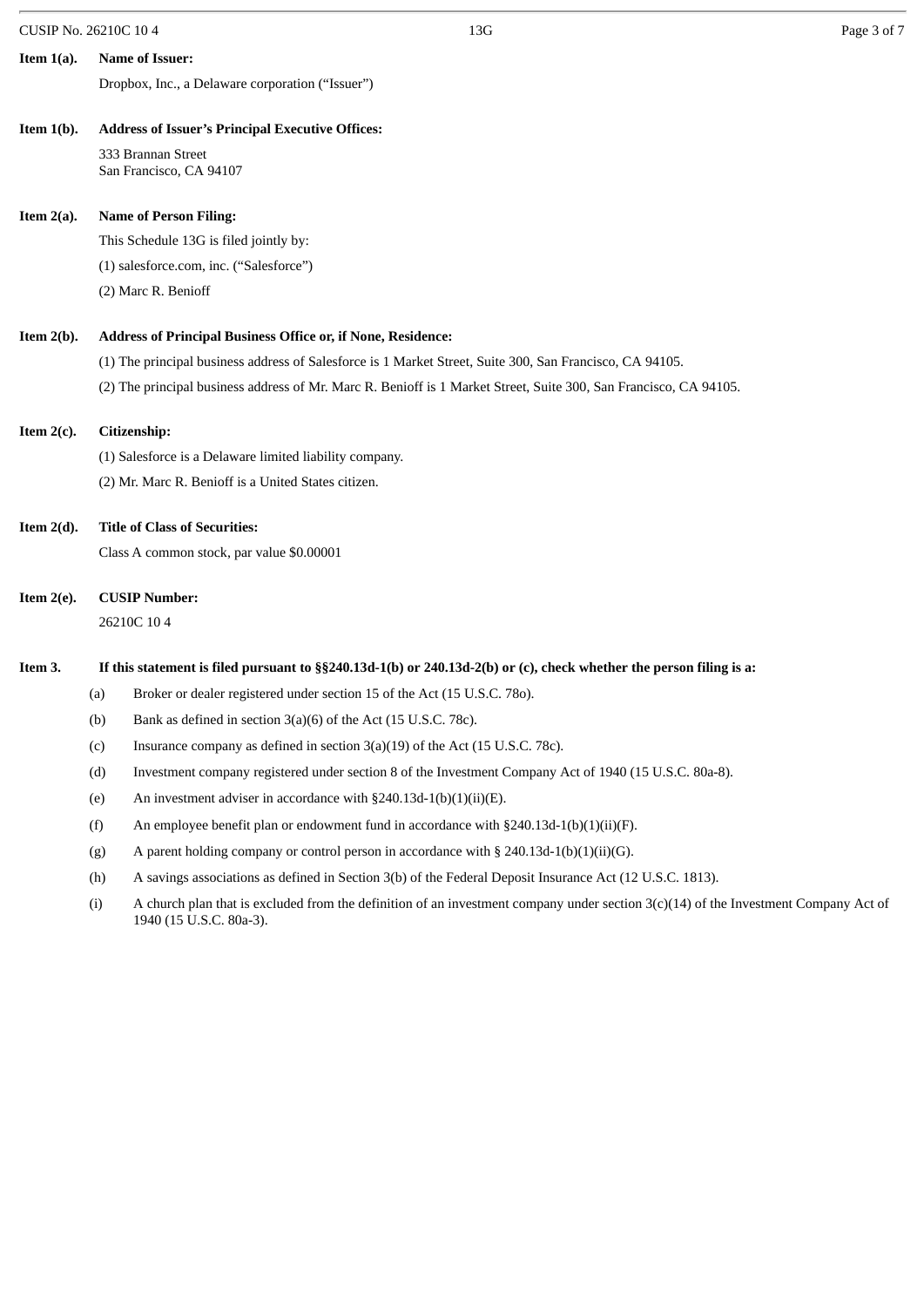#### CUSIP No. 26210C 10 4 **Page 4 of 7 Page 4 of 7 Page 4 of 7 Page 4 of 7 Page 4 of 7**

- (j) A non-U.S. institution in accordance with  $\S 240.13d-1(b)(1)(ii)(J)$ .
- (k) Group, in accordance with  $\S 240.13d-1(b)(1)(ii)(K)$ .

Not applicable.

#### **Item 4. Ownership.**

Provide the following information regarding the aggregate number and percentage of the class of securities of the issuer identified in Item 1.

(a) Amount beneficially owned: 5,012,239

Salesforce is the beneficial owner of 4,761,905 shares of Class A common stock and 176,662 shares of Class B common stock; and

Mr. Marc R. Benioff is the beneficial owner of 4,761,905 shares of Class A common stock and 250,334 shares of Class B common stock.

(b) Percent of class: 7.419%1

Salesforce is the beneficial owner of 7.310% of the outstanding shares of common stock; and

Mr. Marc R. Benioff is the beneficial owner of 7.419% of the outstanding shares of common stock.

- (c) Number of shares as to which the person has:
	- (i) Sole power to vote or to direct the vote:

Salesforce has the sole power to vote or to direct the vote over 0 shares of Class A common stock and 0 shares of Class B common stock; and

Mr. Marc R. Benioff has the sole power to vote or to direct the vote over 0 shares of Class A common stock and 73,672 shares of Class B common stock.

(ii) Shared power to vote or to direct the vote:

Salesforce has the shared power to vote or to direct the vote over 4,761,905 shares of Class A common stock and 176,662 shares of Class B common stock; and

Mr. Marc R. Benioff has the shared power to vote or to direct the vote over 4,761,905 shares of Class A common stock and 176,662 shares of Class B common stock.

(iii) Sole power to dispose or to direct the disposition of:

Salesforce has the sole power to dispose or to direct the disposition of 0 shares of Class A common stock and 0 shares of Class B common stock; and

Mr. Marc R. Benioff has the sole power to dispose or to direct the disposition of 0 shares of Class A common stock and 73,672 shares of Class B common stock.

<sup>1</sup> The percentage is calculated based upon 67,562,820 outstanding Class A common shares, comprised of (i) 67,312,486 outstanding Class A common shares (including 14,733,333 Class A common shares subject to restricted stock awards) reported in the Issuer's Prospectus Supplement filed under Rule 424(b)(4), filed with the Securities and Exchange Commission on March 23, 2018 relating to the Issuer's Registration Statement on Form S-1 (Registration No. 333-223182), (ii) 176,662 Class B common shares (on an as-converted basis) held by Salesforce and (iii) 73,672 Class B common shares (on an as-converted basis) held by Mr. Benioff. The rights of the holders of Class A common stock and Class B common stock are identical, except with respect to voting and conversion. Each share of Class A common stock is entitled to one vote per share. Each share of Class B common stock is entitled to ten votes per share and is convertible at any time into one share of Class A common stock.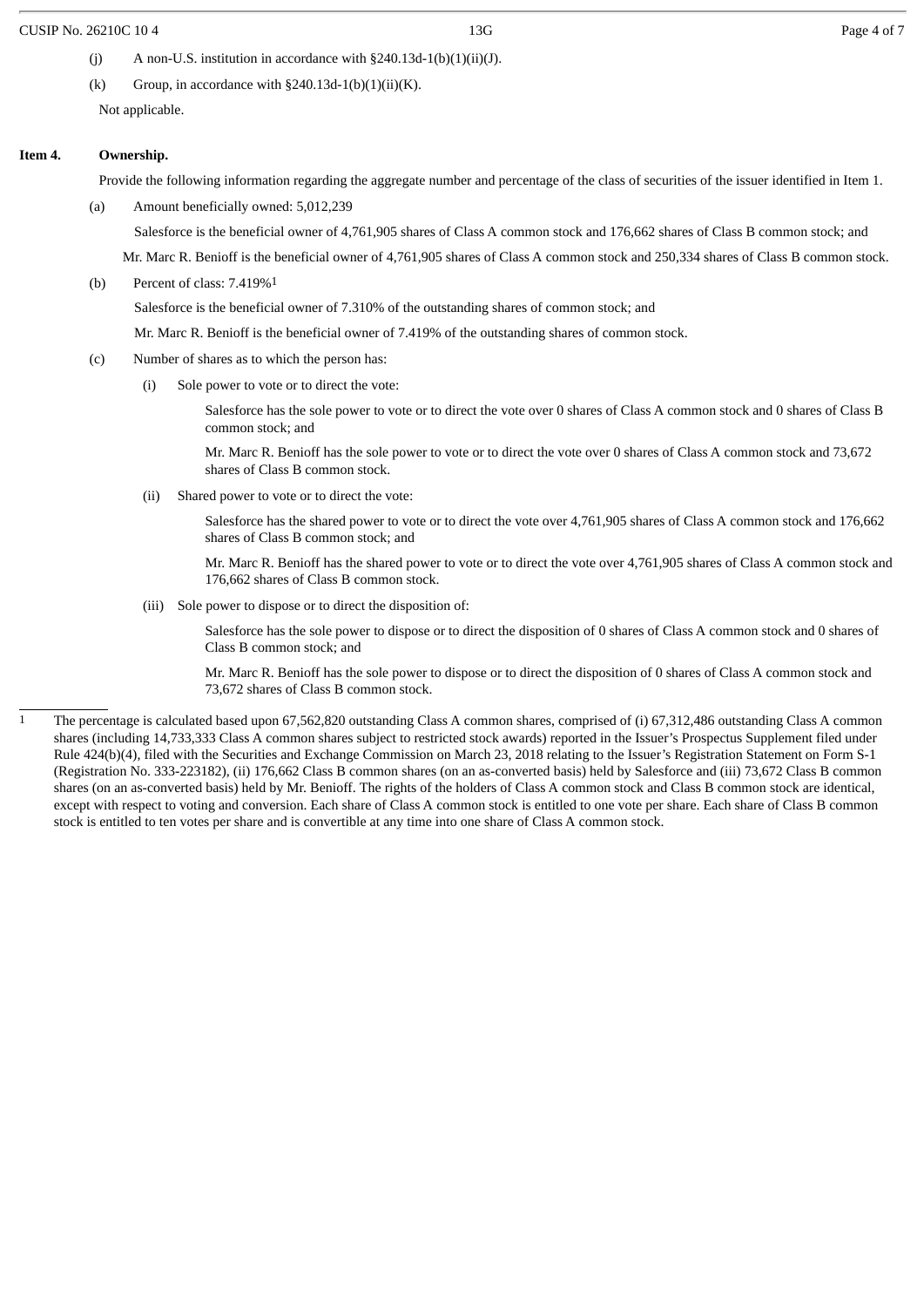(iv) Shared power to dispose or to direct the disposition of:

Salesforce has the shared power to dispose or to direct the disposition of 4,761,905 shares of Class A common stock and 176,662 shares of Class B common stock; and

Mr. Marc R. Benioff has the shared power to dispose or to direct the disposition of 4,761,905 shares of Class A common stock and 176,662 shares of Class B common stock.

#### **Item 5. Ownership of Five Percent or Less of a Class.**

Not applicable.

#### **Item 6. Ownership of More Than Five Percent on Behalf of Another Person.**

Not applicable.

Item 7. Identification and Classification of the Subsidiary Which Acquired the Security Being Reported on by the Parent Holding Company or **Control Person.**

Salesforce Ventures LLC, a Delaware limited liability company and a wholly owned subsidiary of Salesforce, is the record owner of 4,761,905 shares of Class A common stock and 176,662 shares of Class B common stock beneficially owned by Salesforce.

#### **Item 8. Identification and Classification of Members of the Group.**

Not applicable.

#### **Item 9. Notice of Dissolution of Group.**

Not applicable.

#### **Item 10. Certifications.**

By signing below I certify that, to the best of my knowledge and belief, the securities referred to above were not acquired and are not held for the purpose of or with the effect of changing or influencing the control of the issuer of the securities and were not acquired and are not held in connection with or as a participant in any transaction having that purpose or effect, other than activities solely in connection with a nomination under §240.14a-11.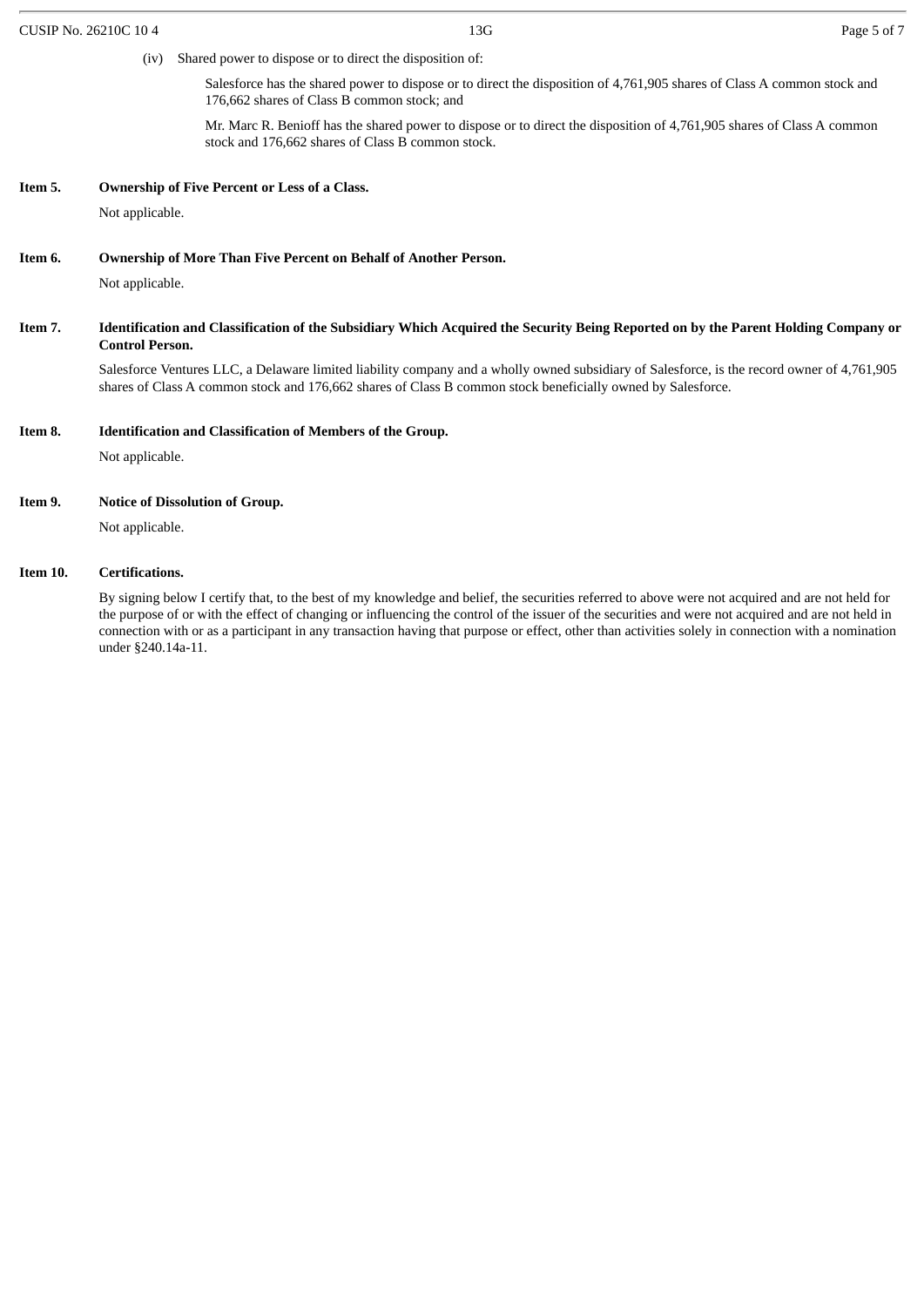#### CUSIP No. 26210C 10 4 Page 6 of 7

## **SIGNATURE**

After reasonable inquiry and to the best of my knowledge and belief, each of the undersigned certifies that the information set forth in this statement is true, complete and correct.

SALESFORCE.COM, INC.

Amy Weaver President, Legal, General Counsel and Secretary

MARC R. BENIOFF

/s/ Scott Siamas March 30, 2018

Attorney-in-fact for Marc R. Benioff

/s/ Amy Weaver March 30, 2018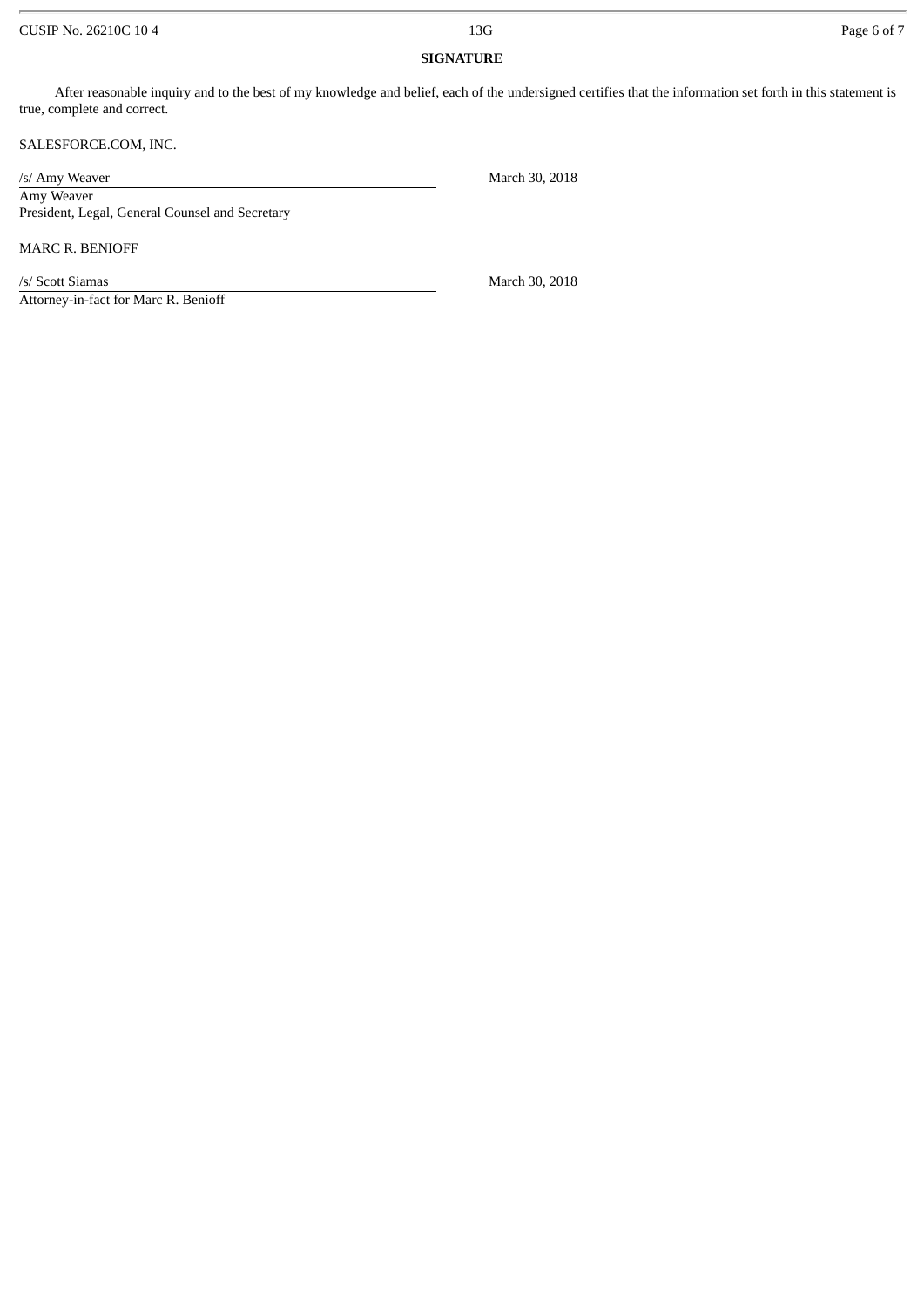| CUSIP No. 26210C 10 4 |  | 13G                                                                 | Page 7 of 7 |
|-----------------------|--|---------------------------------------------------------------------|-------------|
| <b>Exhibit No.</b>    |  | <b>Description</b>                                                  |             |
| 24.1                  |  | Power-of-Attorney granted by Marc R. Benioff, dated March 30, 2018. |             |